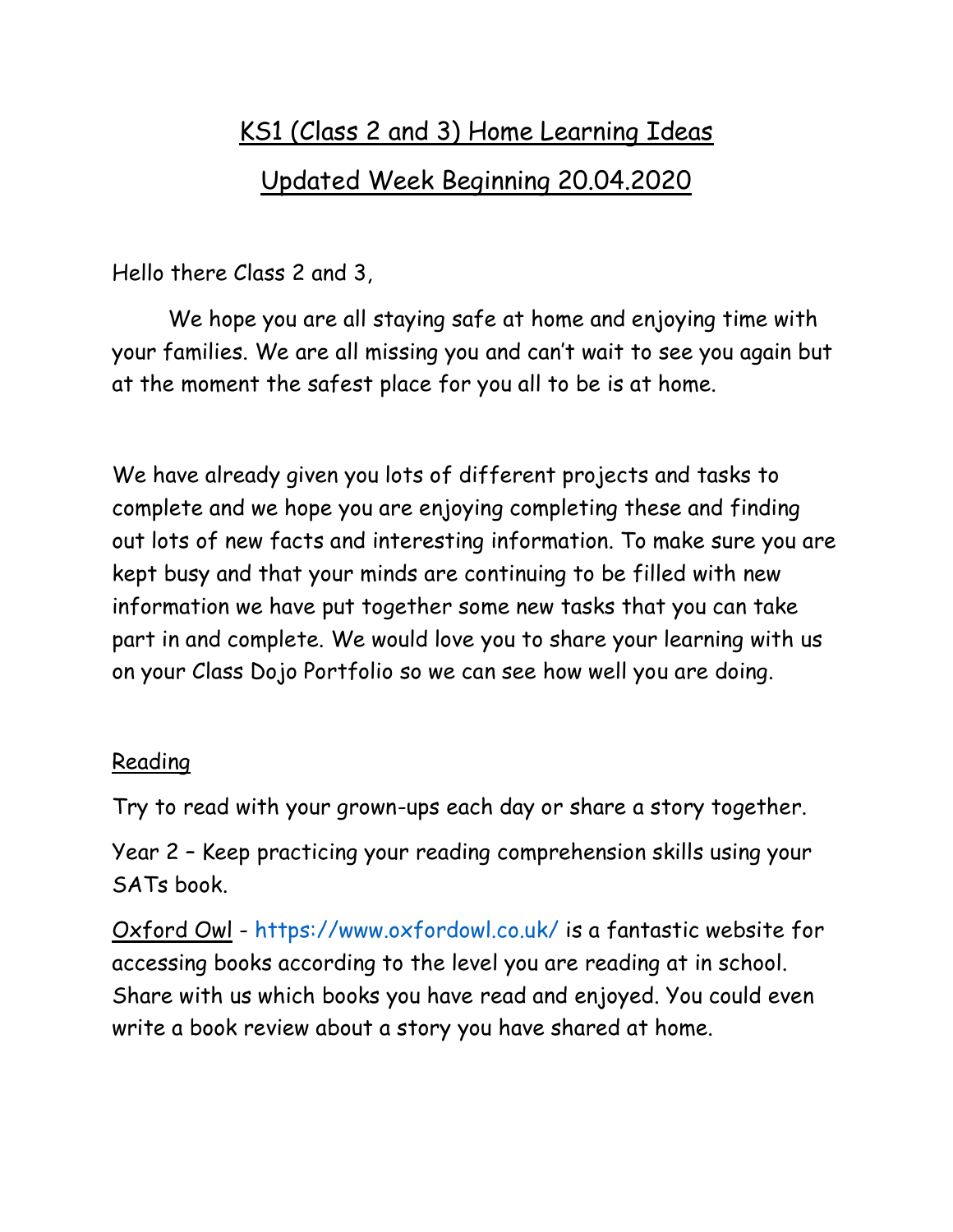Phonics Play - <https://www.phonicsplay.co.uk/> is a great place to practice your reading of sounds and words.

Year 1 – Remember to read traditional tales books for example the gingerbread man and little red riding hood or any that you have at home and you can do any of the writing tasks set in your pack for each book you read!

#### Maths

There is a Maths book available for Year 2 to collect from school on Tuesday between 12.30 and 3.00pm. This book is full of Maths Challenges to keep you busy!

In school we use a lot of ideas from White Rose Maths and they have produced a fantastic range of Home Learning Materials. You could start back at Week 1 and continue with what they upload each week. Remember to share on Class Dojo what you have been learning – we can't wait to see!

<https://whiterosemaths.com/homelearning/early-years/>

<https://whiterosemaths.com/homelearning/year-1/>

<https://whiterosemaths.com/homelearning/year-2/>

Carol Vorderman's Maths Factor Website is also a great tool for you to access and practice your Maths skills.

<https://www.themathsfactor.com/>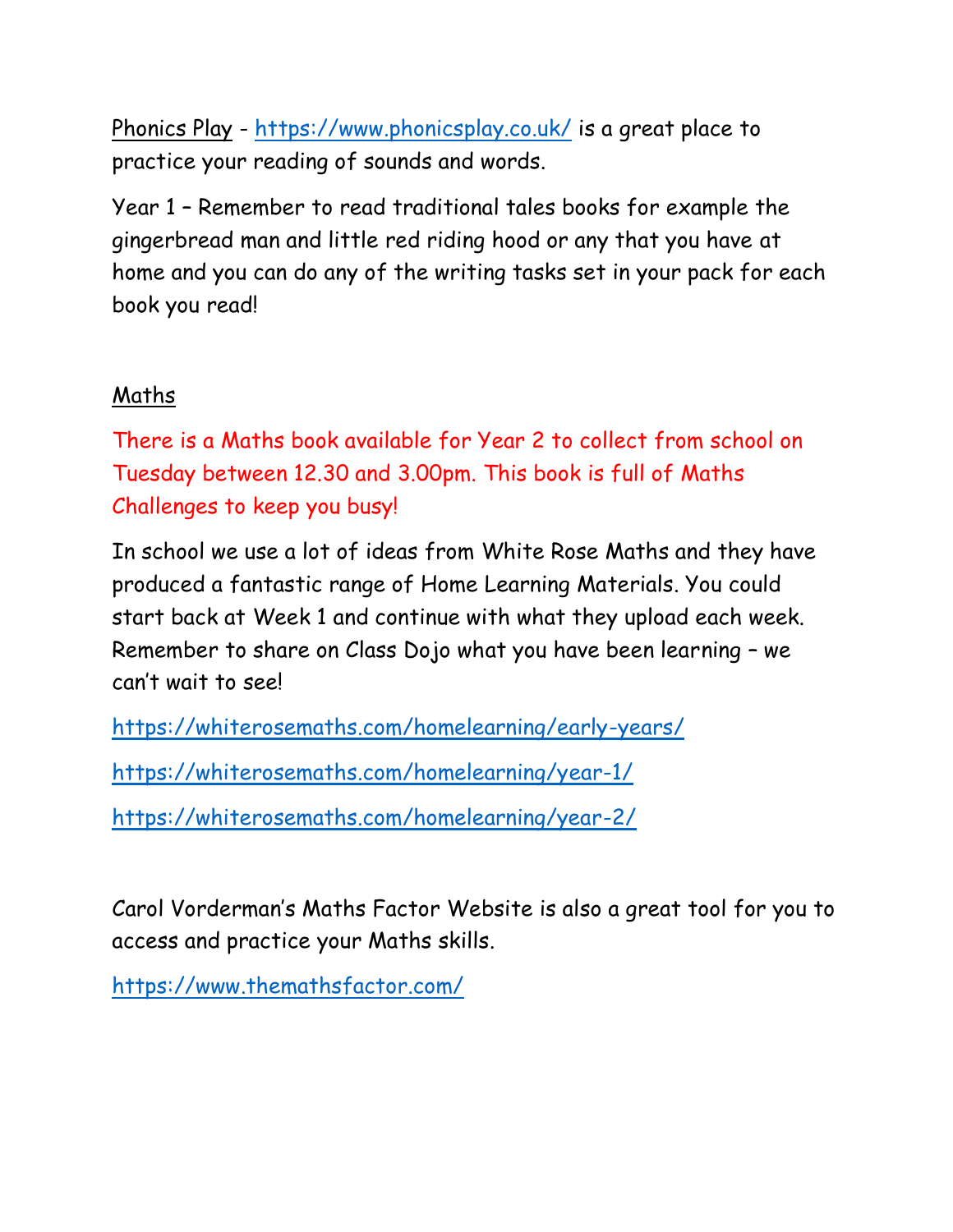Don't forget Year 2 – Keep practicing you Time Tables on Times Tables Rock Stars.

Year 1 – Keep up the fantastic work on Numbots!

#### **Writing**

It will be lovely to see which English writing tasks you have completed from your Home Learning Pack.

<https://www.pobble365.com/> have some lovely pictures to start some creative writing as well as other challenges you could complete.

Year 2 – Keep practicing your SPaG skills using your SATs booklet.

BBC Bitesize Home Learning for KS1 – Lots of ideas for different writing tasks as well as lessons linked to other areas of the curriculum.

| <b>Year 1/ P2 lessons</b>                  | Monday 20 April - Friday 24 April               | $\overline{\nabla}$<br>إيجابي                                  | ۰,                                               | B B C <br><b><i><b>Bitesize</b></i></b><br><b>Daily lessons</b>                        |
|--------------------------------------------|-------------------------------------------------|----------------------------------------------------------------|--------------------------------------------------|----------------------------------------------------------------------------------------|
| <b>Monday</b>                              | <b>Tuesday</b>                                  | Wednesday                                                      | <b>Thursday</b>                                  | <b>Friday</b>                                                                          |
| <b>English</b><br>My favourite story       | <b>English</b><br>When to use<br>question marks | <b>English</b><br>Using descriptive<br>words                   | <b>English</b><br>Creating lists in<br>sentences | <b>English</b><br>Reading lesson:<br>Daisy and the<br>Trouble with Life<br>by Kes Gray |
| <b>Maths</b><br>Count on and back<br>in 1s | <b>Maths</b><br>Count on and back<br>in 2s      | <b>Maths</b><br>Count on and back<br>in 5s                     | <b>Maths</b><br>Representing<br>numbers          | <b>Maths</b><br>Challenge of the<br>week                                               |
| <b>History</b><br>Who was Rosa<br>Parks?   | Geography<br>Introduction to the<br>UK          | <b>Science</b><br>Introduction to<br>seasons, day and<br>night | <b>Music</b><br>Start singing                    | <b>Wellbeing</b><br>How to be a good<br>friend                                         |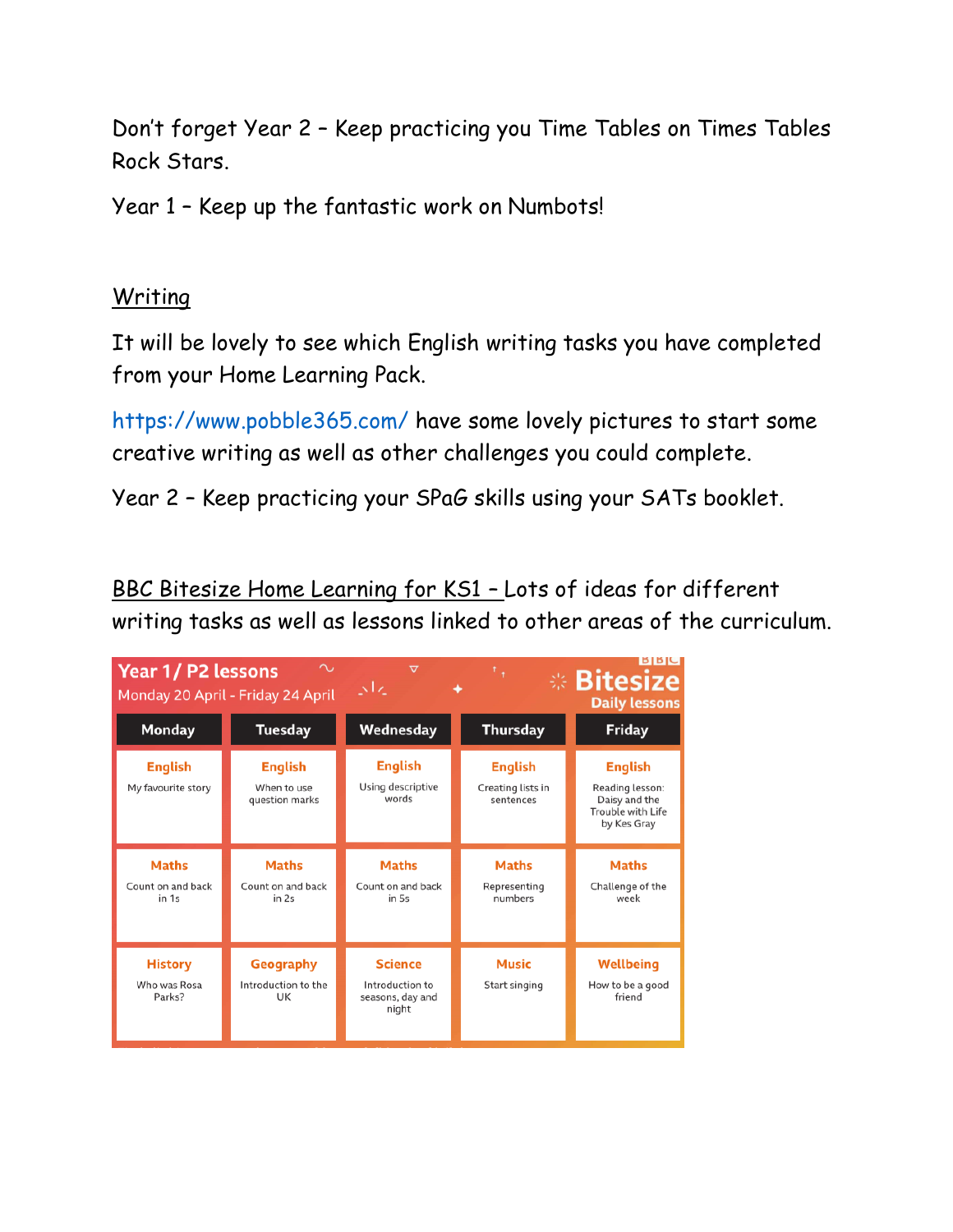| <b>BBC</b><br>$\sim$<br><b>Year 2/ P3 lessons</b><br>ᢦ<br>٠,<br>※ Bitesize<br>إيراني<br>Monday 20 April - Friday 24 April<br><b>Daily lessons</b> |                                                                      |                                              |                                                                                      |                                                                                        |  |  |
|---------------------------------------------------------------------------------------------------------------------------------------------------|----------------------------------------------------------------------|----------------------------------------------|--------------------------------------------------------------------------------------|----------------------------------------------------------------------------------------|--|--|
| <b>Monday</b>                                                                                                                                     | <b>Tuesday</b>                                                       | Wednesday                                    | <b>Thursday</b>                                                                      | <b>Friday</b>                                                                          |  |  |
| <b>English</b><br>My favourite story                                                                                                              | <b>English</b><br>Writing and asking<br>questions                    | <b>English</b><br>Using descriptive<br>words | <b>English</b><br>Creating lists in<br>sentences and<br>writing command<br>sentences | <b>English</b><br>Reading lesson:<br>Daisy and the<br>Trouble with Life<br>by Kes Gray |  |  |
|                                                                                                                                                   |                                                                      |                                              |                                                                                      |                                                                                        |  |  |
| <b>Maths</b><br>Find 1 more and<br>less                                                                                                           | <b>Maths</b><br>Count on and back<br>ones, twos, threes<br>and fives | <b>Maths</b><br>Tens and ones                | <b>Maths</b><br>Represent<br>numbers 1 to 100                                        | <b>Maths</b><br>Challenge of the<br>week                                               |  |  |

<https://www.bbc.co.uk/bitesize/tags/z7s22sg/year-2-lessons/1>

<https://www.bbc.co.uk/bitesize/tags/zjpqqp3/year-1-lessons/1>

## Remember to Stay Active!

Why not take part in Joe Wick's PE session at 9am each morning?

You could access some videos on You Tube for Cosmic Kids Yoga or Super Movers.

Remember to take a break and get creative!

Some ideas for you are:

- Painting
- Baking
- Junk Modelling
- Playing board games
- Create a homemade cinema